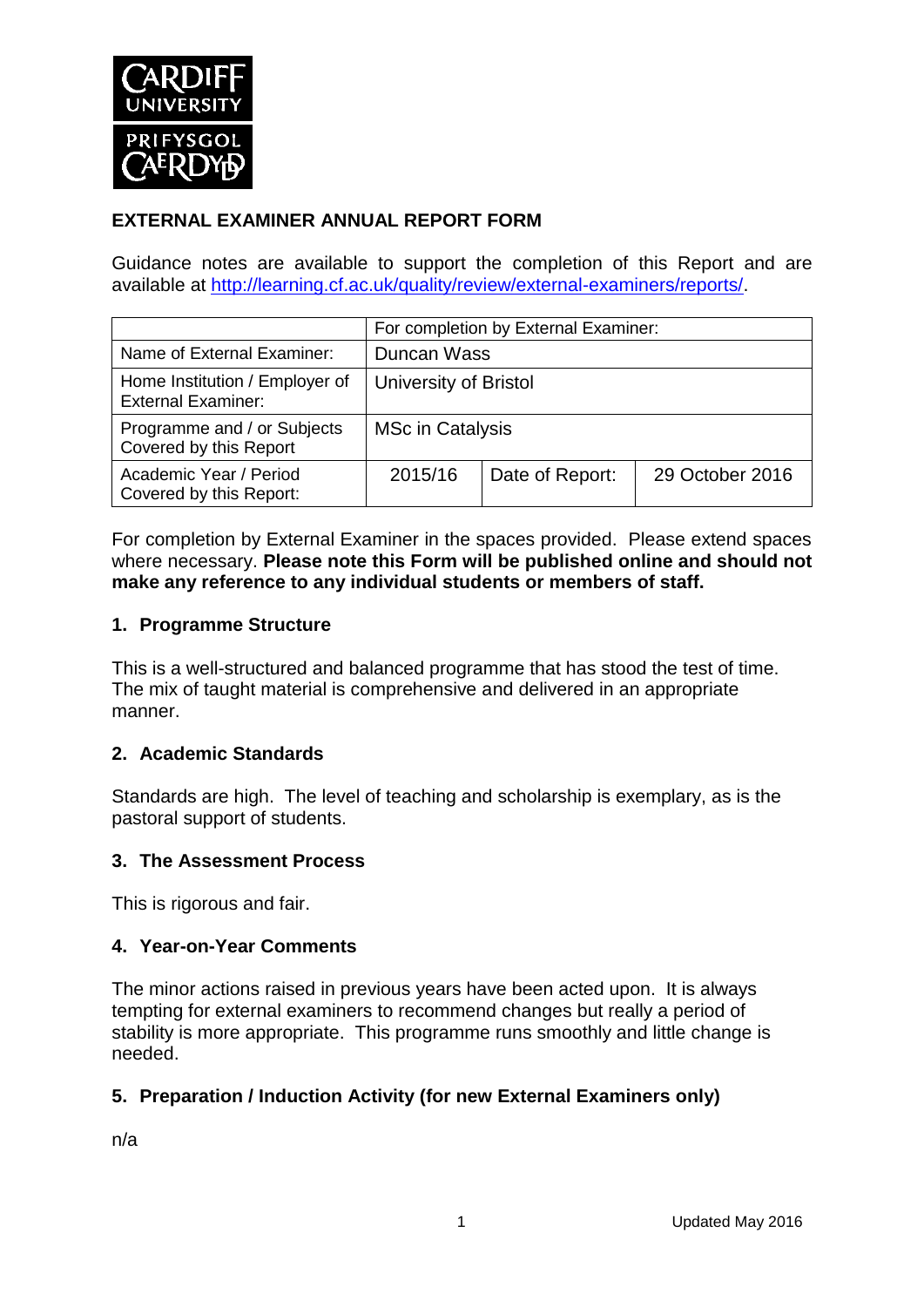## **6. Noteworthy Practice and Enhancement**

The catalyst design project remains an excellent opportunity for peer to peer learning and teamwork.

#### **7. Comments on the Examination of Master's Dissertations (External Examiners for postgraduate Master's Programmes only, see also 9.23-9.29 below)**

Dissertations were of a good standard and were marked in a fair and transparent manner.

## **8. Appointment Overview (for retiring External Examiners only)**

Throughout my tenure, this has been a well-run course with an excellent balance of material. The nature of this programme in terms of the students it attracts has changed over the time I have been examiner, in some years there have been a larger number of weaker students, and the course has evolved appropriately to give these more support. Overall numbers of students seems to be healthy, suggesting there is still a need for this course even in an environment with an increasing number of EPSRC CDTs that offer similar training in their first year.

The role of the external examiner has also changed (in line with my experience at other institutions) in that the University regulations now permit only very, very little discretion for the external examiners and examination board beyond scrutiny of the process; for example, mark adjustments are produced according to a pre-set algorithm. With this approach, I wonder (more philosophically!) whether the traditional external examiner role (and indeed the examination board) is still fit for purpose, or at least the most efficient and cost effective way to ensure confidence in results. It seems a throwback to a previous era where many students were vivaed and there was much more discretion on the part of examiners to recommend changes to classification, for example. I suggest a more streamlined process could be considered.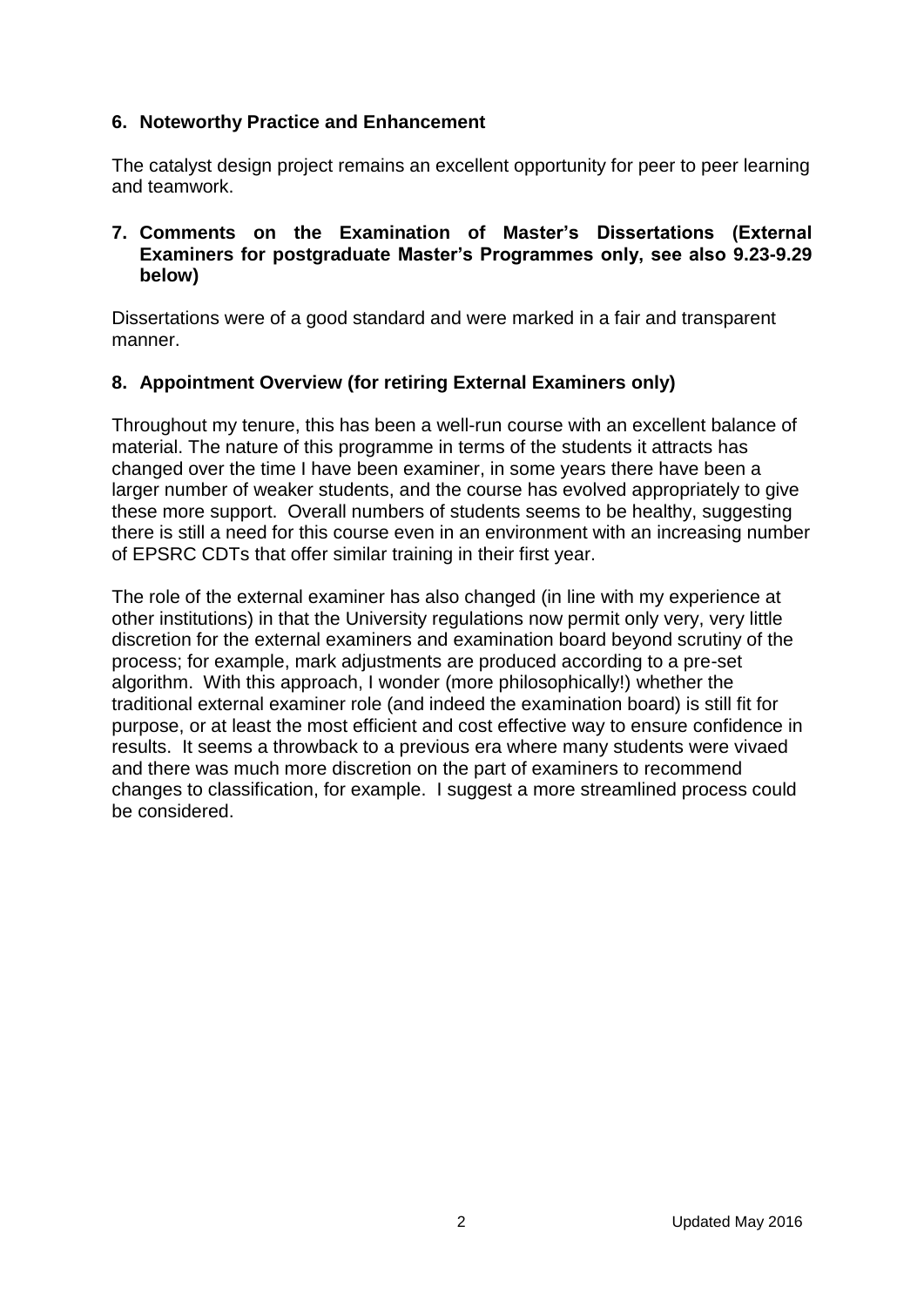# **9. Annual Report Checklist**

Please include appropriate comments within Sections 1-8 above for any answer of 'No'.

|                                              |                                                                                                                                                             | <b>Yes</b><br>(Y) | <b>No</b><br>(N) | N/A<br>(N/A) |
|----------------------------------------------|-------------------------------------------------------------------------------------------------------------------------------------------------------------|-------------------|------------------|--------------|
| <b>Programme/Course Information</b>          |                                                                                                                                                             |                   |                  |              |
| 9.1                                          | Did you receive sufficient information about the Programme and<br>its contents, learning outcomes and assessments?                                          | y                 |                  |              |
| 9.2                                          | Were you asked to comment on any changes to the assessment<br>of the Programme?                                                                             | y                 |                  |              |
| <b>Draft Examination Question Papers</b>     |                                                                                                                                                             |                   |                  |              |
| 9.3                                          | Were you asked to approve all examination papers contributing<br>to the final award?                                                                        | y                 |                  |              |
| 9.4                                          | Were the nature, spread and level of the questions appropriate?                                                                                             | у                 |                  |              |
| 9.5                                          | Were suitable arrangements made to consider your comments?                                                                                                  | у                 |                  |              |
|                                              | <b>Marking Examination Scripts</b>                                                                                                                          |                   |                  |              |
| 9.6                                          | Did you receive a sufficient number of scripts to be able to assess<br>whether the internal marking and classifications were appropriate<br>and consistent? | y                 |                  |              |
| 9.7                                          | Was the general standard and consistency of marking<br>appropriate?                                                                                         | у                 |                  |              |
| 9.8                                          | Were the scripts marked in such a way as to enable you to see<br>the reasons for the award of given marks?                                                  | y                 |                  |              |
| 9.9                                          | Were you satisfied with the standard and consistency of marking<br>applied by the internal examiners?                                                       | y                 |                  |              |
| 9.10                                         | In your judgement, did you have the opportunity to examine a<br>sufficient cross-section of candidates' work contributing to the<br>final assessment?       | y                 |                  |              |
|                                              | <b>Coursework and Practical Assessments</b>                                                                                                                 |                   |                  |              |
| 9.11                                         | Was the choice of subjects for coursework and / or practical<br>assessments appropriate?                                                                    | y                 |                  |              |
| 9.12                                         | Were you afforded access to an appropriate sample of<br>coursework and / or practical assessments?                                                          | у                 |                  |              |
| 9.13                                         | Was the method and general standard of assessment<br>appropriate?                                                                                           | у                 |                  |              |
| 9.14                                         | Is sufficient feedback provided to students on their assessed<br>work?                                                                                      | y                 |                  |              |
| <b>Clinical Examinations (if applicable)</b> |                                                                                                                                                             |                   |                  |              |
| 9.15                                         | Were satisfactory arrangements made for the conduct of clinical<br>assessments?                                                                             |                   |                  | n/a          |
|                                              | <b>Sampling of Work</b>                                                                                                                                     |                   |                  |              |
| 9.16                                         | Were you afforded sufficient time to consider samples of<br>assessed work?                                                                                  | y                 |                  |              |
| <b>Examining Board Meeting</b>               |                                                                                                                                                             |                   |                  |              |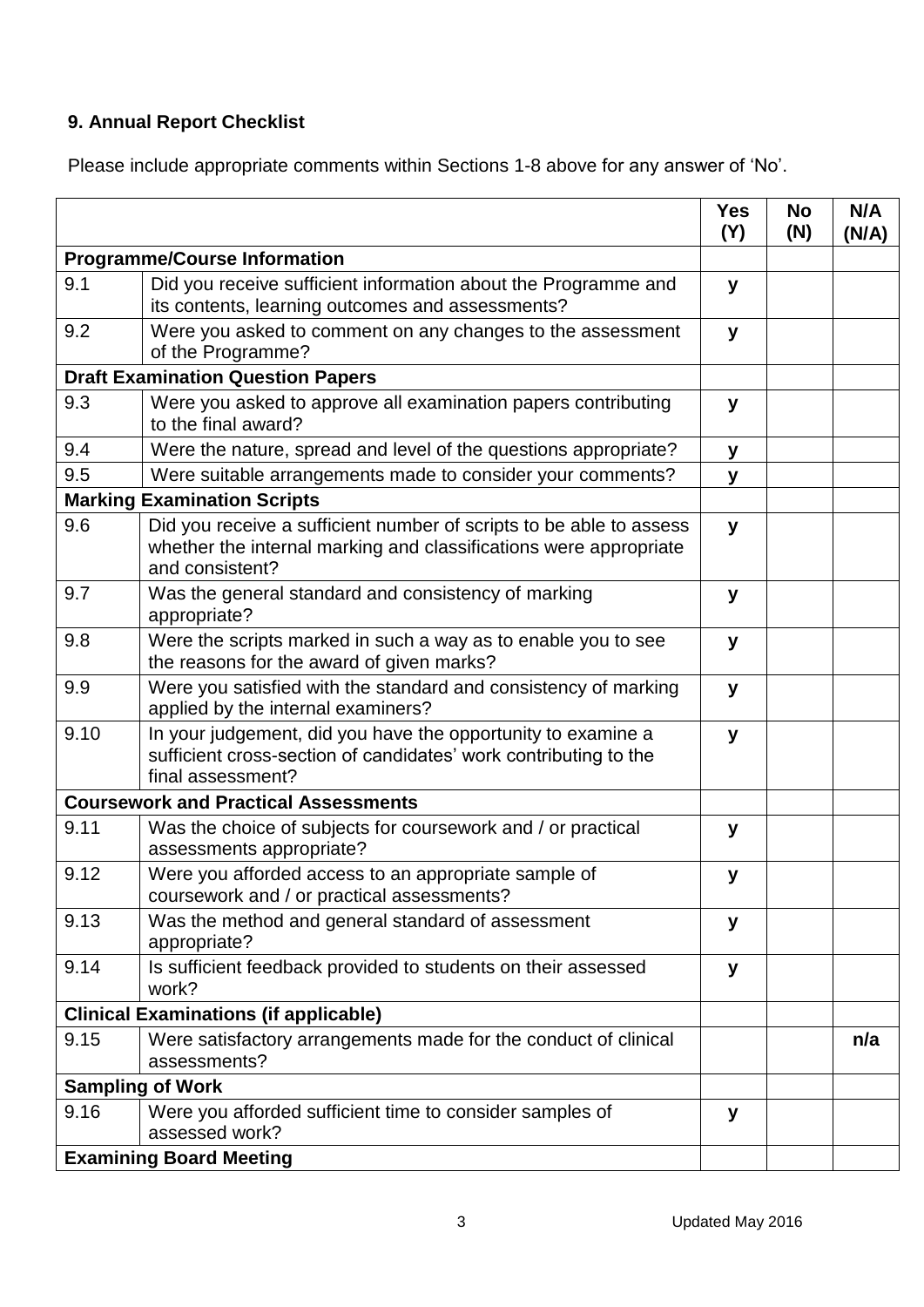|                                                              |                                                                                                                                                                                                                                                                                                                   | <b>Yes</b><br>(Y) | <b>No</b><br>(N) | N/A<br>(N/A) |
|--------------------------------------------------------------|-------------------------------------------------------------------------------------------------------------------------------------------------------------------------------------------------------------------------------------------------------------------------------------------------------------------|-------------------|------------------|--------------|
| 9.17                                                         | Were you able to attend the Examining Board meeting?                                                                                                                                                                                                                                                              | У                 |                  |              |
| 9.18                                                         | Was the Examining Board conducted properly, in accordance with<br>established procedures and to your satisfaction?                                                                                                                                                                                                | y                 |                  |              |
| 9.19                                                         | Cardiff University recognises the productive contribution of<br>External Examiners to the assessment process and, in particular,<br>to the work of the Examining Board. Have you had adequate<br>opportunities to discuss the Programme and any outstanding<br>concerns with the Examining Board or its officers? | $\mathbf{y}$      |                  |              |
| <b>Joint Examining Board Meeting (if applicable)</b>         |                                                                                                                                                                                                                                                                                                                   |                   |                  |              |
| 9.20                                                         | Did you attend a Composite Examining Board, i.e. one convened<br>to consider the award of Joint Honours degrees?                                                                                                                                                                                                  |                   |                  | n/a          |
| 9.21                                                         | If so, were you made aware of the procedures and conventions<br>for the award of Joint Honours degrees?                                                                                                                                                                                                           |                   |                  | n/a          |
| 9.22                                                         | Was the Composite Examining Board conducted according to its<br>rules?                                                                                                                                                                                                                                            |                   |                  | n/a          |
| <b>Examination of Master's Dissertations (if applicable)</b> |                                                                                                                                                                                                                                                                                                                   |                   |                  |              |
| 9.23                                                         | Did you receive a sufficient number of Dissertations to be able to<br>assess whether the internal marking and classifications were<br>appropriate and consistent?                                                                                                                                                 | y                 |                  |              |
| 9.24                                                         | Was the sample in accordance with the University's sampling<br>guidelines (guidelines provided below)?                                                                                                                                                                                                            | y                 |                  |              |
| 9.25                                                         | Were you satisfied with the standard and consistency of marking<br>applied by the Internal Examiners?                                                                                                                                                                                                             | y                 |                  |              |
| 9.26                                                         | Were you able to attend the Master's Degree (Dissertation) Stage<br><b>Examining Board?</b>                                                                                                                                                                                                                       | y                 |                  |              |
| 9.27                                                         | If so, was the Examining Board conducted properly and in<br>accordance with established procedures?                                                                                                                                                                                                               | y                 |                  |              |
| 9.28                                                         | Were the schemes for marking and classification correctly<br>applied?                                                                                                                                                                                                                                             | y                 |                  |              |
| 9.29                                                         | Were the standards of the awards recommended appropriate?                                                                                                                                                                                                                                                         | y                 |                  |              |

Please return this Report, preferably in a Microsoft Word format, by email to:

[ExternalExaminers@cf.ac.uk](mailto:ExternalExaminers@cf.ac.uk)

Your fee and expenses claim form and receipts, should be sent electronically to the above email address or in hard copy to:

External Examiners, Registry, Cardiff University, McKenzie House, 30-36 Newport Road, Cardiff, CF24 0DE

## **SAMPLING OF TAUGHT MASTER'S DISSERTATIONS BY EXTERNAL EXAMINERS**

External Examiners shall be expected to see prescribed numbers and ranges of Dissertations, but not to mark them, on the following basis: